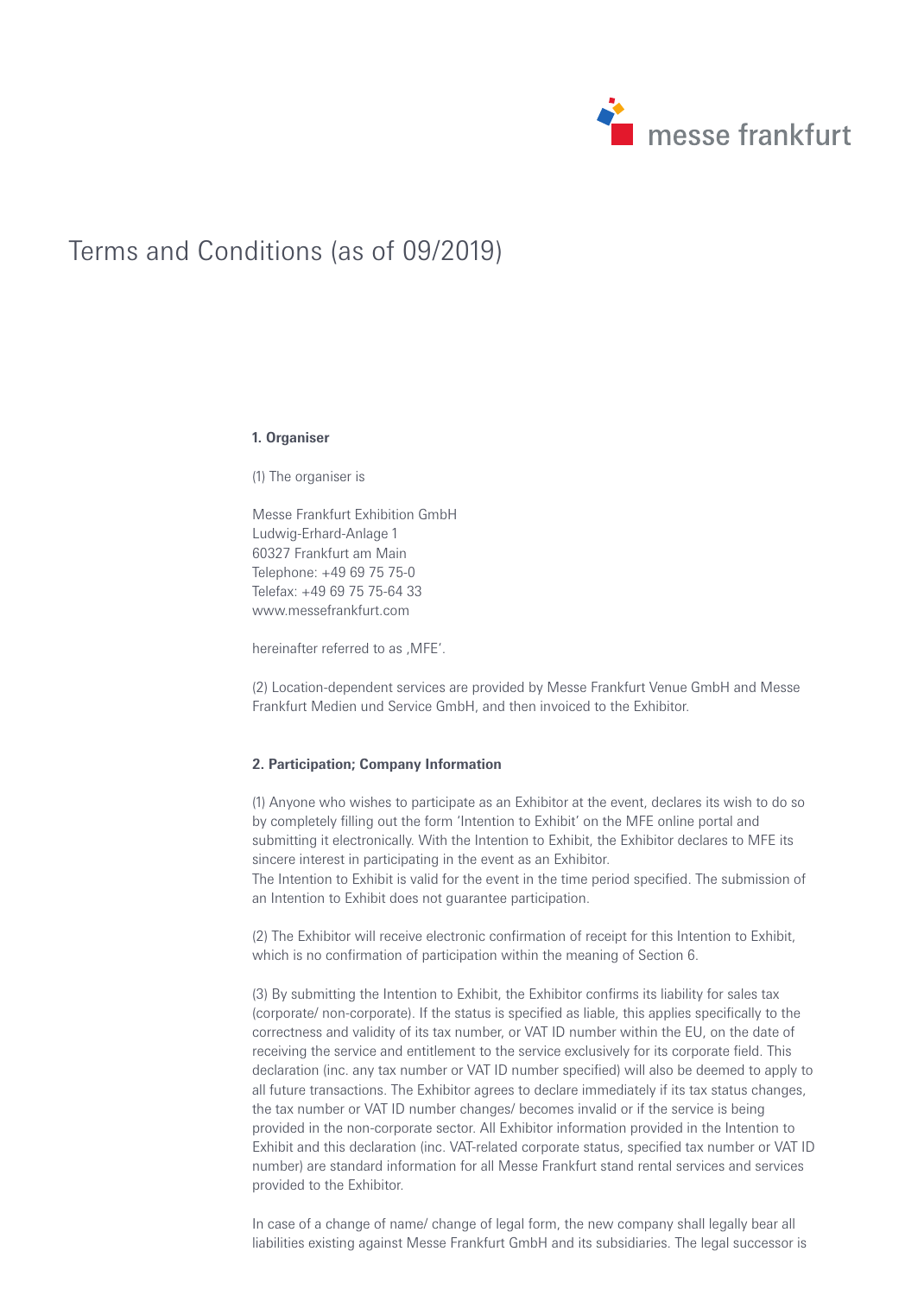

obliged to inform MFE of the new tax number or VAT ID number, if it has corporate status. The company, which declares its participation, will be a Contracting Partner and beneficiary of services. To distinguish whether the service is intended for the management headquarters or a branch of the company, the applicant must declare that the services are intended exclusively or primarily for a particular entity, whose address and associated tax number or VAT ID number are specified in the Intention to Exhibit.

(4) MFE is not liable for consequences or damages that may arise directly or indirectly from false, misleading, inaccurate or incomplete information in the Intention to Exhibit, or based on any other details from the Exhibitor. It reserves the right to refuse inadequate, incomplete or late Intention to Exhibit forms.

## **3. Registration**

(1) MFE is to present the Exhibitor with a written Stand Space Proposal. The Stand Space Proposal requires the written consent of the Exhibitor within the response time set. The Exhibitor's Stand Space Acceptance represents the contractual offer from which the Exhibitor cannot unilaterally withdraw from after its receipt by MFE. The contract with MFE regarding the attendance at the event shall become effective upon the participation confirmation by MFE, which represents the acceptance of the contract. Stand Space Acceptance does not constitute a right to participate.

The Exhibitor will receive electronic confirmation of its Stand Space Acceptance, which is no confirmation of participation within the meaning of clause 6.

(2) By submitting the Stand Space Acceptance the Exhibitor acknowledges the General Terms and Conditions, the Technical Guidelines, event-related special provisions as well as the house rules of MFE as legally binding.

(3) MFE decides on the participation of the Exhibitor at its sole discretion. Taking into account the space available it has provided for the event and the purpose and structure of the event, MFE is entitled not to allow Exhibitors to participate. The Exhibitor cannot rely on participation in past events. Companies that have not fulfilled their financial obligations to MFE from previous events, or have violated the house rules or the General Terms and Conditions, Technical Guidelines or other special event provisions by MFE during previous events, may be excluded from admission. The Exhibitor has no claim for damages.

(4) Manufacturers whose products to be exhibited correspond to the commodity groups of the event are authorized to participate as Exhibitors. The same applies to trade publishers with the appropriate subject matter. Other companies will be approved by MFE to participate, provided their exhibits constitute an inherent supplement to the scope of products on show.

(5) The Exhibitor undertakes to provide MFE with all of the information required regarding its company and the products to be exhibited. The Exhibitor must specify at least one category in the Intention to Exhibit.

Should the Exhibitor want to display several approved product groups on a stand, it must designate one of the groups as the main product group. Should the Exhibitor's range of products or the composition of its product range not comply with the details submitted, MFE is entitled, at short notice if need be, to exclude the Exhibitor from taking part in the event. Depending on the nature of the event, software and services shall likewise be classified as suitable for a trade fair presentation alongside the products to be displayed (exhibits,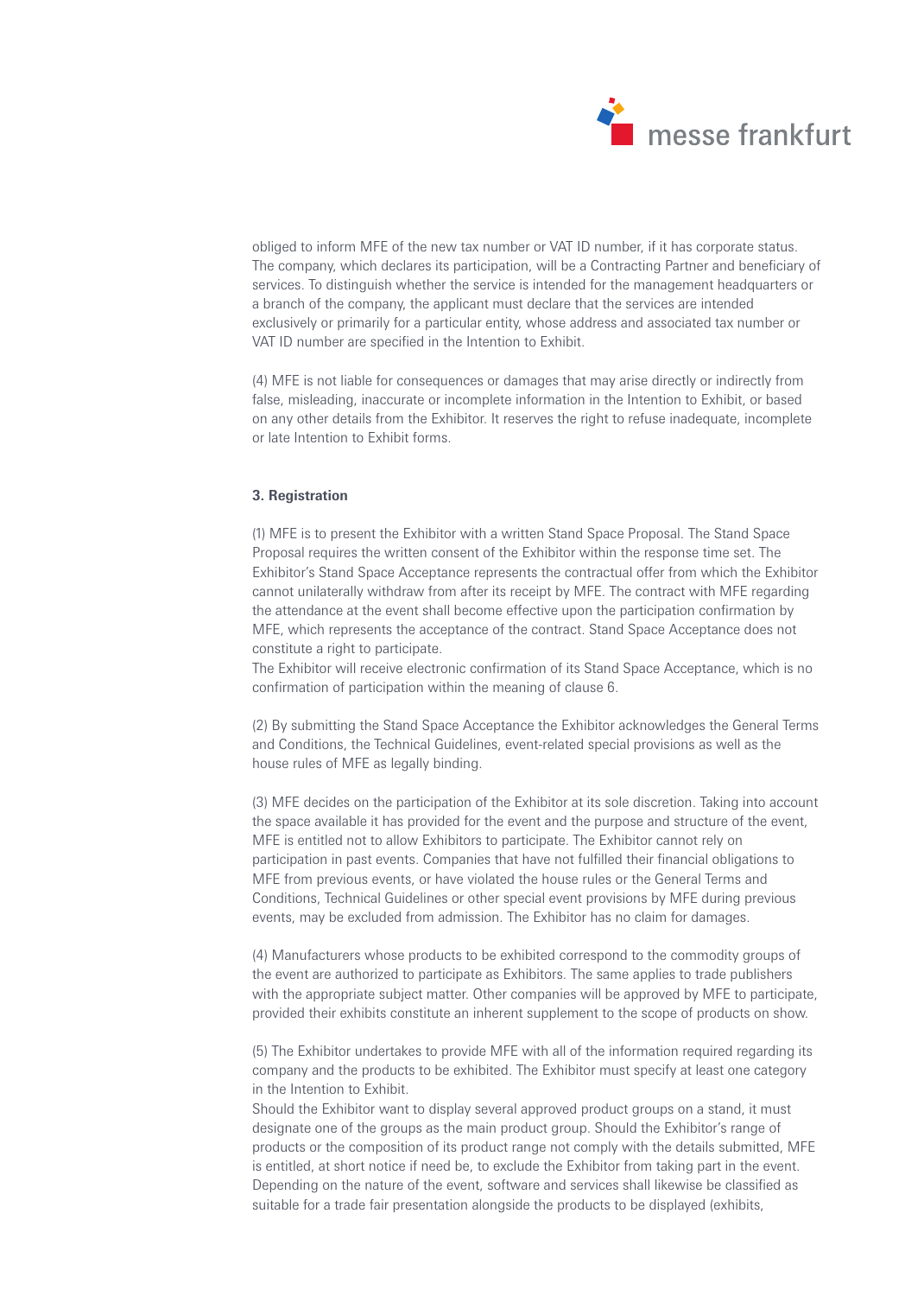

merchandise, goods, product groups, exhibition goods and exhibition articles).

(6) MFE will determine the composition of sectors and product groups for the event and their weighting, and is entitled to consider the composition of the Exhibitor in respect of international origin, corporate structure, economic level and other objective features as part of participation approval. It is not bound by decisions taken in the past regarding previous events.

(7) MFE is entitled to grant the temporary admission of Exhibitors if it has a substantial interest in measures referred to in paragraph 6 due to special circumstances.

(8) MFE is entitled to refuse the participation of companies which have acquired corporate values such as names or trademarks of former Exhibitors. This does not apply in the event of legal succession.

## **4. Stand Space Proposal and changes to the proposed stand position**

(1) The Stand Space Proposal made by MFE is not binding and is made based on event strategic and technical exhibition factors. The Stand Space Proposal is based on MFE requirements and options and industry breakdown - to be undertaken by the MFE at its discretion - and not according to the order in which Intention to Exhibit forms are received. The Exhibitor has no claim to a trade fair stand space/ position in a specific location, or of a specific size or type, irrespective of any placement request specified in the Intention to Exhibit.

(2) The Stand Space Proposal may take into account the association of the registered exhibits and their product groups; MFE will determine in which product group the Exhibitor will be classified in.

(3) In addition to providing the stand space, the following services from MFE are to be made available to the Exhibitor:

The provision of stand partition walls and stand number signs; Principal lighting of the stands by hall lighting; Hall air conditioning; Entrance ticket quotas for Exhibitors for the setting up and dismantling phase and for the duration of the event; Event visitor marketing, public relations and press conferences, electronic & optical visitor management systems; Obligatory media/ marketing package (Exhibitor's entry on the event website, Exhibitor catalog, visitor management systems, B2B Portal); Final cleaning of the respective stand area, notwithstanding Exhibitors' obligations under clause 6.1.1 and 6.2.2 of the MFE Technical Guidelines.

# **5. Participants sharing a stand/Joint stand organizer**

(1) Participants sharing a stand may also be permitted to attend the events.

(2) Participants sharing a stand are Exhibitors with their own personnel and offering their own products at a joint exhibition stand rented by a joint stand organizer.

Participants sharing a stand are subject to the same conditions of participation as the joint stand organizer. The joint stand organizer is obliged to incorporate the MFE General Terms and Conditions into the contract it draws up with any participants it is sharing a stand with.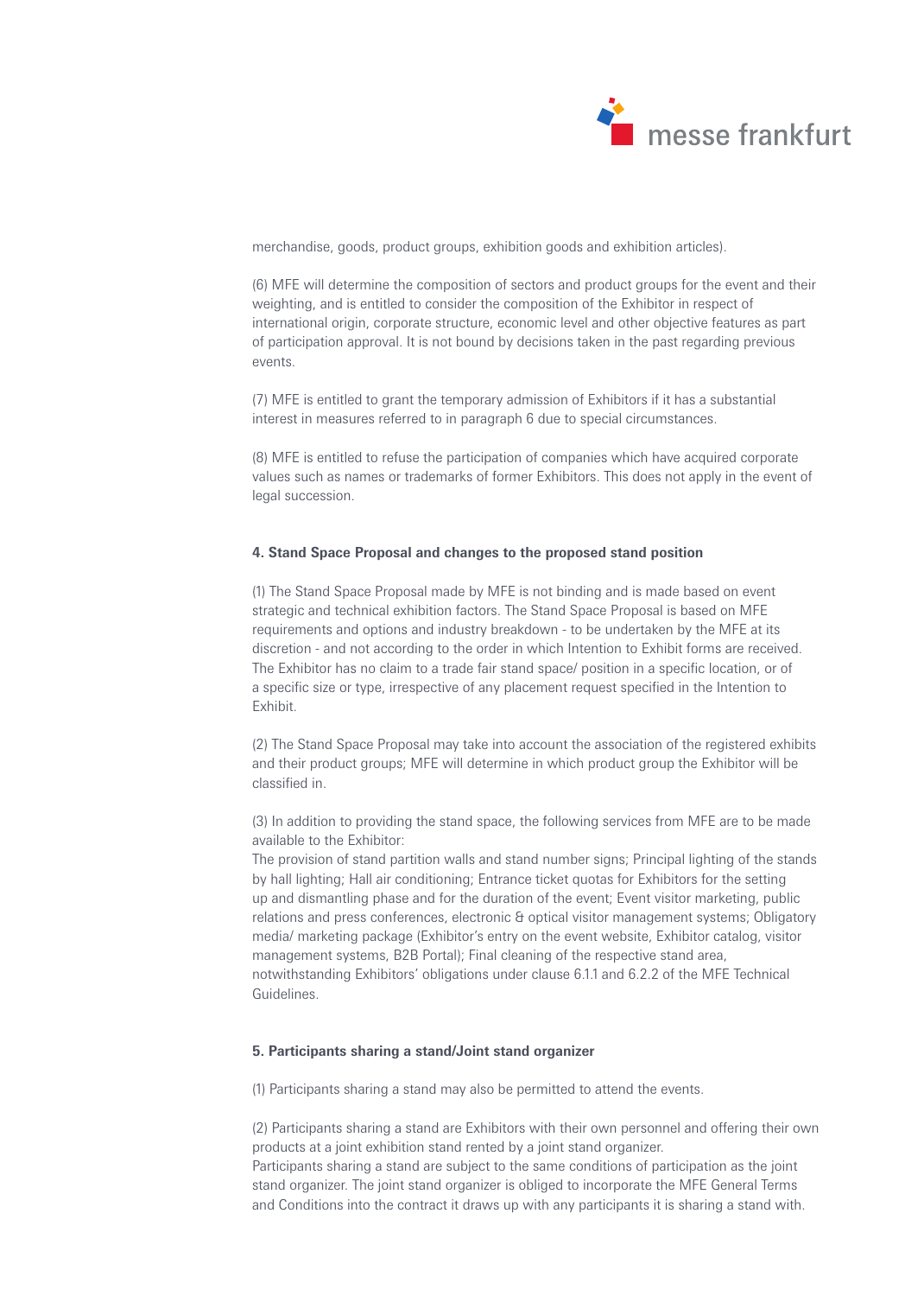

The confirmation of participation goes exclusively to the joint stand organizer in the case of the award of joint stands. This will then be the sole Contracting Partner of MFE. Self-exhibiting joint stand organizers are also permitted.

(3) The inclusion of participants sharing a stand without the consent of MFE entitles MFE to terminate the contract with the joint stand organizer without notice, and to clear the stand at the joint stand organizer's cost. In this case, the Exhibitor remains liable for full payment of the stand rental fee and/ or the full stand package price, i.e. no refund will be made.

## **6. Conclusion of the Contract of Participation; Subsequent Changes**

(1) When the written confirmation of participation, stating the agreed scope of services, is sent to the Exhibitor, the Participation Contract between the Exhibitor and MFE becomes legally binding.

The Participation Contract is valid for the specified period.

(2) Confirmation of participation assumes that all outstanding debts owed to MFE against the Exhibitor are completely settled. Completed confirmations of participation issued despite overdue outstanding bills are subject to the condition that these debts be settled immediately upon receipt of confirmation of participation. The same applies to the bills outstanding to MFE Venue GmbH (Section 1 (2)).

If these outstanding bills are not settled immediately, MFE is entitled to rescind the Participation Contract and to reallocate the space.

(3) Confirmation of participation for new Exhibitors is issued under the condition that the stand rental fee and/ or any full stand package costs are received by the cut-off date (Section 9 (4)); otherwise, MFE is entitled to terminate the Participation Contract and to reallocate the space.

New Exhibitors are Exhibitors who have not participated in the previous corresponding event.

(4) The Participation Contract applies only to registered Exhibitors, or respectively to the joint stand organizer and the participants sharing a stand. Moreover, it is not allowed to assign the confirmed stand wholly, partially or free of charge to third parties, to sublet it, or to include or represent other companies on the stand. Stands may only be exchanged or Participation Contracts transferred to a different Contracting Partner in justified exceptional cases, such as in cases of export promotion, and requires the prior written consent of Messe Frankfurt. Messe Frankfurt is entitled to invoice the Exhibitor for the resulting costs with a set charge of EUR 350.00 ("Exhibitor replacement transfer fee").

In case of breach, MFE is entitled to terminate without notice and to have the stand cleared at the Exhibitor's expense; the Exhibitor remains liable for the full stand rental fee or participation fees, i.e. these will not be refunded.

(5) MFE is entitled, even after the Participation Contract is concluded, to make changes in the allocation of space, especially to the Exhibitor's stand location, type and size, insofar as this is necessary for reasons of security, or public order or as changes in the allocation of space are required for a more favorable strategic event direction. Such subsequent changes must be reasonable for the Exhibitors.

(6) The Participation Contract is only valid for the products listed in the Intention to Exhibit and approved by MFE. Only these products may be exhibited. MFE is entitled to exclude exhibits from admission or presentation that do not meet the standards set by their event objectives at any time. If the Exhibitor wishes to alter its exhibition program, it is obliged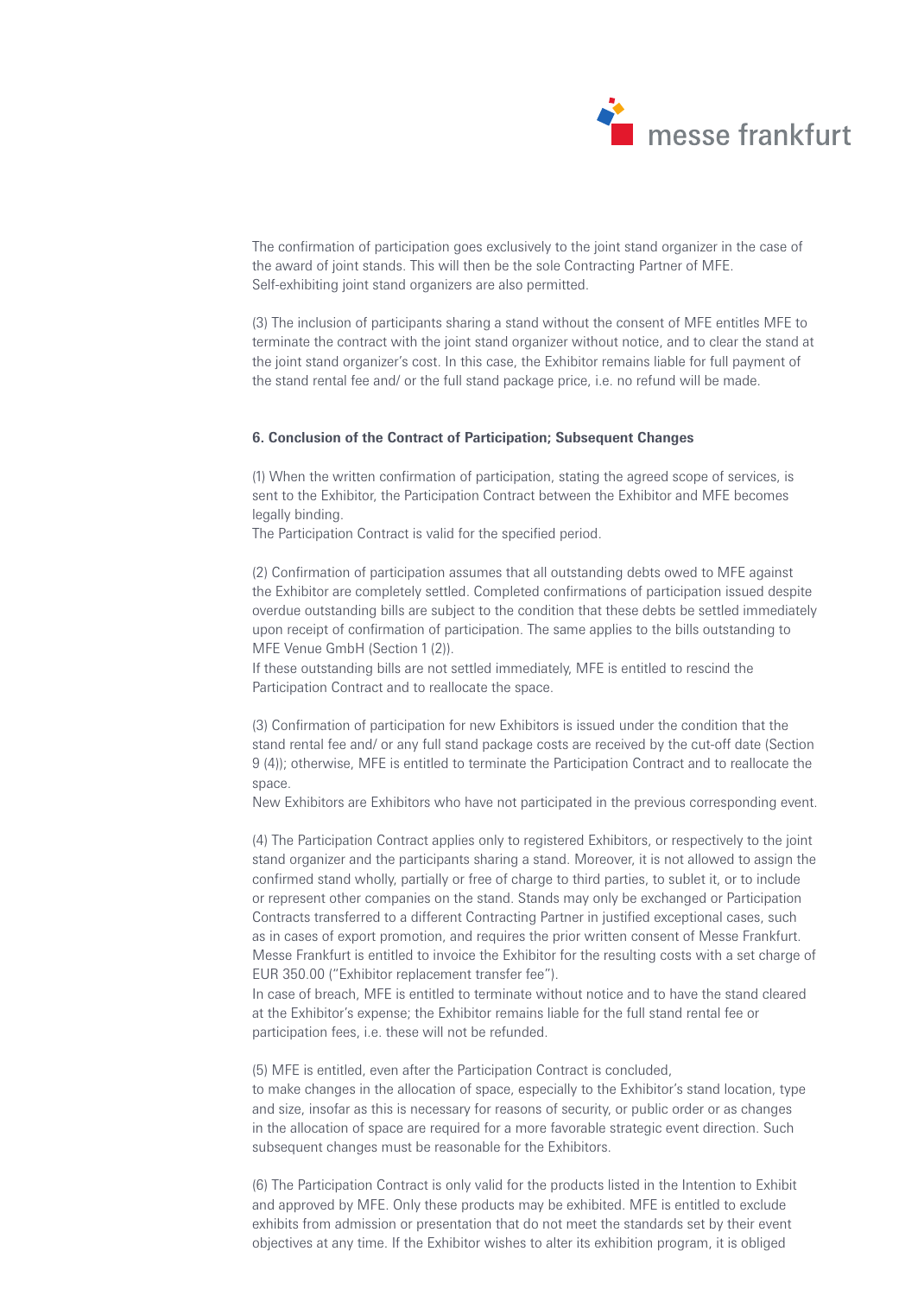

to register newly added, and/ or omitted products in sufficient time prior to the event for approval by MFE so that it can carry out the necessary checks. For periods of less than two months, MFE can no longer guarantee the required examination and the related admission. If the Exhibitor changes its product range or the composition from that stated in the Intention to Exhibit without the consent of MFE, MFE is entitled to terminate the Participation Contract without further notice. No claims for damages by the Exhibitor against MFE may be derived from this. The Exhibitor remains liable for full payment of the stand rental fee and/or the full stand package price, i.e. no refund will be made.

# **7. Use of the Stand, Liability for Non-attendance or Reduction in Stand Area, Fixed Expense Allowance**

(1) The Exhibitor is obliged to use the stand during the contractual period in accordance with the General Terms and Conditions and to staff it sufficiently during the event opening times (compulsory presence). Each Exhibitor is required to attach a sign to its stand with the name and location of its company, as specified in the confirmation of participation. Moreover, the Exhibitor is obliged to use the stand in compliance with the acceptance criteria and in a way suited to stand size and the exhibits on show. MFE is entitled to verify this.

(2) If the Exhibitor cancels its participation in the event or does not take part in the event, for whatever reason, or reduces the original stand size, MFE is entitled to reallocate this stand area. If MFE cannot sublet the vacant stand space (i.e. to another new Exhibitor) MFE is entitled to design the stand space at the expense of the Exhibitor. This includes, in particular, the reallocation of another Exhibitor to this stand space to avoid the impression of empty space, or the design/decoration of this stand space, so it is not visible as an empty area.

The declaration of cancellation or the declaration to reduce the original stand space must be made in writing. Any cancellations or declarations about reducing area that are only made verbally are ineffective, with the result that MFE is not obliged to make any effort to sublet, and the Exhibitor will be liable in any case for the full stand rental fee or the full complete stand package price.

(3) If MFE cannot rent the stand space e.g. to another, new Exhibitor, the Exhibitor will be liable for the full stand rental fee or the full complete stand package price, plus, if necessary, any costs thereby incurred.

(4) If MFE can rent the stand space i.e. to another, new Exhibitor, MFE will then charge a flat rate expense allowance of 25% of the original sum, instead of stand rental fee or the full complete stand package price. The Exhibitor may demand that this flat rate expense allowance be reduced if it demonstrates that MFE only incurred lower expenses.

(5) If MFE can only rent part of the stand space e.g. to another, new Exhibitor, the Exhibitor will be liable for the stand rental fee or the complete stand package price for the area that was not rented to another Exhibitor, plus, if necessary, any costs thereby incurred. In addition, MFE charges in this case a flat rate expense allowance of 25% of the original sum. The Exhibitor may demand that this flat rate expense allowance be reduced if it demonstrates that MFE only incurred lower expenses.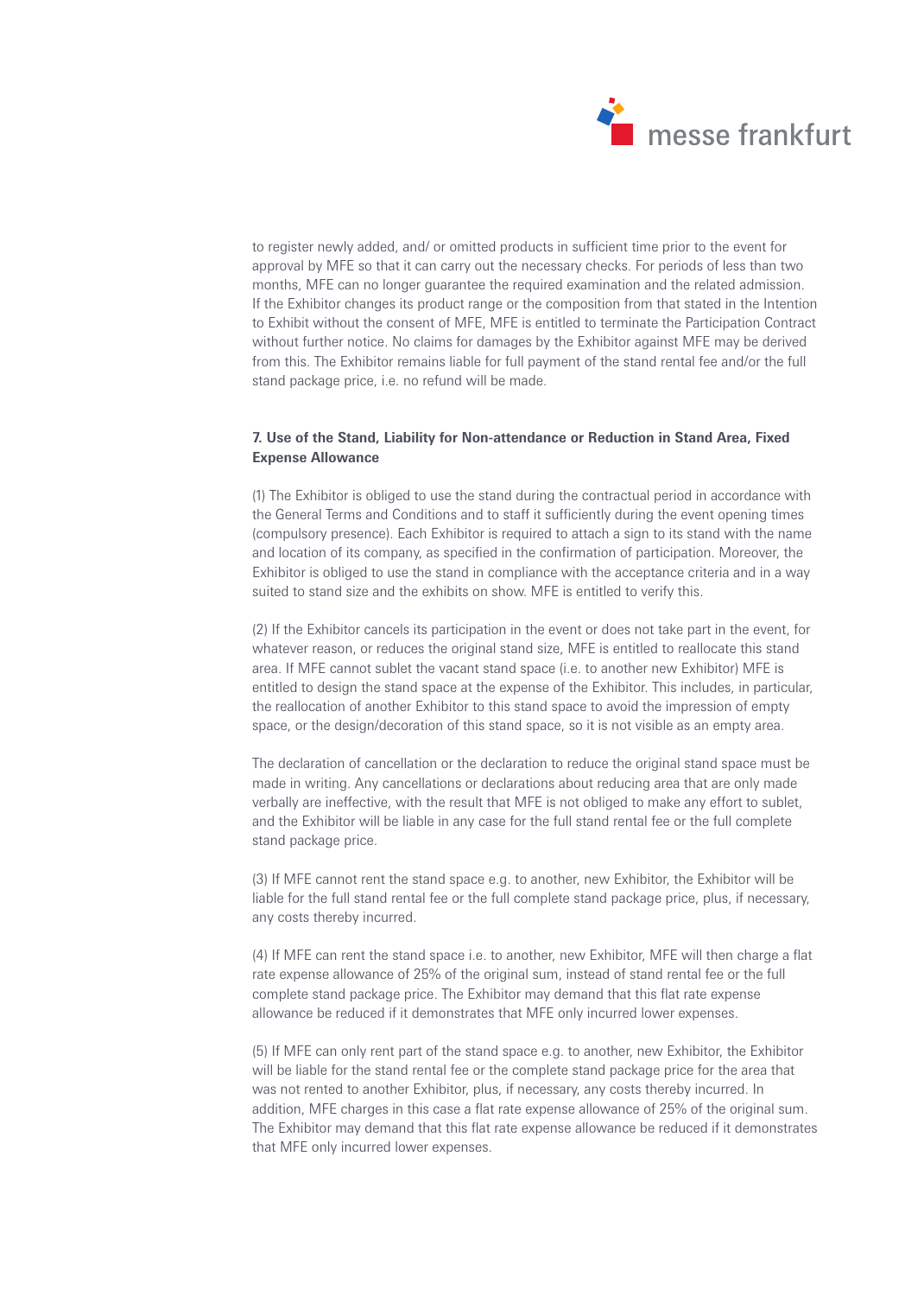

# **8. Exhibits**

(1) The stand shall be equipped during the duration of the event with the exhibition products specified and approved in the Intention to Exhibit. It is not allowed to exchange exhibits for different exhibition samples.

Exhibited items may not be covered during the opening times.

(2) Only brand new products or unique items are to be exhibited. The manufacturing of products on the stand is only allowed with the special permission from MFE. For the demonstration of machines, apparatus, equipment, instruments, etc., the provisions for the installation and demonstration of machinery and equipment are to be observed (see technical guidelines) along with any other special provisions.

(3) If these obligations are breached, clause 6 (6) shall apply.

## **9. Payment, Cancellation Due to Non-Payment and Insolvency, Right of Lien**

(1) As consideration for the right to participate in the event and to use the exhibition space, the Exhibitor must pay MFE (the stand rental fee or complete stand package price). Prices valid for the event are stated in the corresponding event price lists on the online portal.

(2) The calculation of the stand rental fee is always rounded up to the nearest half or full square meter. This is determined by the first two digits after the decimal point. From .01, up to and including .50, it is rounded up to half a square meter, and from .51 up to and including .00, it is rounded up to the full square meter. For a stand size of up to 50 square meters, one column area will be deducted from the stand rental invoice.

(3) The cost of services and other ancillary costs are not included in the stand rental fee/ complete stand package price.

(4) The Exhibitor will be sent an invoice for the stand rental fee/ complete stand package price. All prices are excluding applicable taxes and shall be paid in euros.

(5) The invoice amount is due 75 days prior to the event. MFE is entitled to designate shorter due dates.

(6) Complaints regarding invoices must be asserted in writing within a preclusive period of 14 days after receipt.

Offsetting unrecognized bills or claims against MFE is not permitted.

(7) The Exhibitor is obliged to inform MFE immediately in the event of insolvency proceedings or if the Exhibitor is unable to pay during the contractual relationship.

(8) MFE is entitled to terminate the Participation Contract concluded by registered letter to the last known address of the Exhibitor, without giving notice and without prejudice to the further liability of the Exhibitor for the full stand rental fee or complete stand package price, if

- a. insolvency proceedings relating to the Exhibitor have been started or the Exhibitor has suspended payment or
- b. the stand rental fee/ complete stand package price has not been or has only partially been paid by the payment deadline.

After receipt of termination, MFE may otherwise dispose of the exhibition space in question.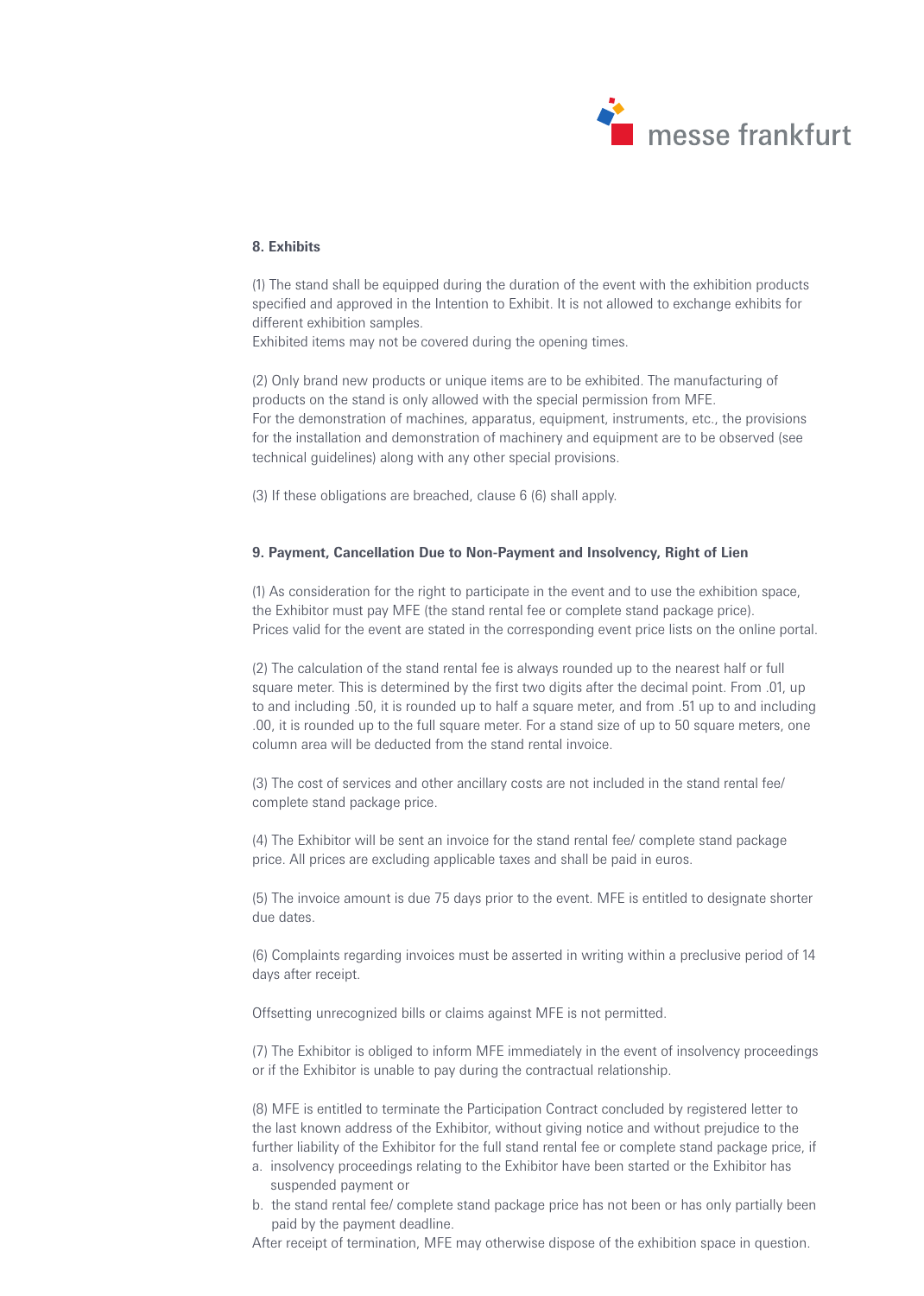

In the case of item a., MFE can deny admission to future events. The Exhibitor shall have no claims for damages against MFE.

(9) For all of the outstanding Exhibitor's obligations, MFE is entitled to a lien on the stand equipment and Exhibitor's exhibition goods. MFE can auction the seized property one month after written notice of intention or, if there is a market for it, sell it, if the commitment is not fulfilled within the prescribed period. MFE is not liable for damage to or loss of the goods.

(10) Section 562a sentence 2 BGB (German Civil Code) does not apply.

# **10. Event Times, Relocation and Changes in Event Length, and Cancellation or Termination of the Event**

(1) The duration of the event is specified in the Intention to Exhibit. Opening times for Exhibitors and visitors depend on the respective event. Presence at the exhibition center is not permitted outside these times, unless a notified and approved evening event for the Exhibitor (so-called stand party) is taking place.

(2) Set dates are available to the Exhibitor before the start and after the end of the event for stand construction and dismantling. There are additional costs for setting up and dismantling work outside of this period, which is only allowed in exceptional circumstances and only with the prior consent of MFE in text form. MFE reserves the right to change the contractual set-up and dismantling periods at short notice, as long as it has a substantial interest in such measures because of special circumstances. No right to the claim of damages exists.

(3) MFE is entitled to relocate the event locally and/or temporally, as well as to change the duration of the event and/ or the opening times as long as it has a substantial interest in such measures because of special circumstances. With a relocation of the event or a change in the duration of the event, the contract is deemed to have been concluded for the new time and/ or venue. This does not give rise to a right of withdrawal, nor does it from a change in opening hours. Claims for damages can not be asserted from this.

(4) If the event does not take place for reasons that MFE is not responsible for, or due to force majeure, MFE is entitled to cancel the event or run it on a new date. The Exhibitor is to be notified accordingly. All costs incurred until then shall be borne by the Contracting Parties themselves. If the event is run on a new date, the Exhibitor is entitled to cancel its participation on the new date within one week of new date being announced.

(5) Should the event that is already underway be canceled as a result of circumstances beyond the control of MFE, a rescission of the contract or right to assert a claim for damages is excluded. The same applies if MFE is forced to close or vacate one or more areas of the event, or even the entire exhibition area, or temporarily, or for longer periods as result of force majeure or for any other circumstances. This includes usage restrictions in the contractual stand area or the access to it, caused by reorganization or reconstruction measures or by government regulations and restriction. MFE will endeavor to provide an appropriate solution in these cases, without acknowledging any legal obligation.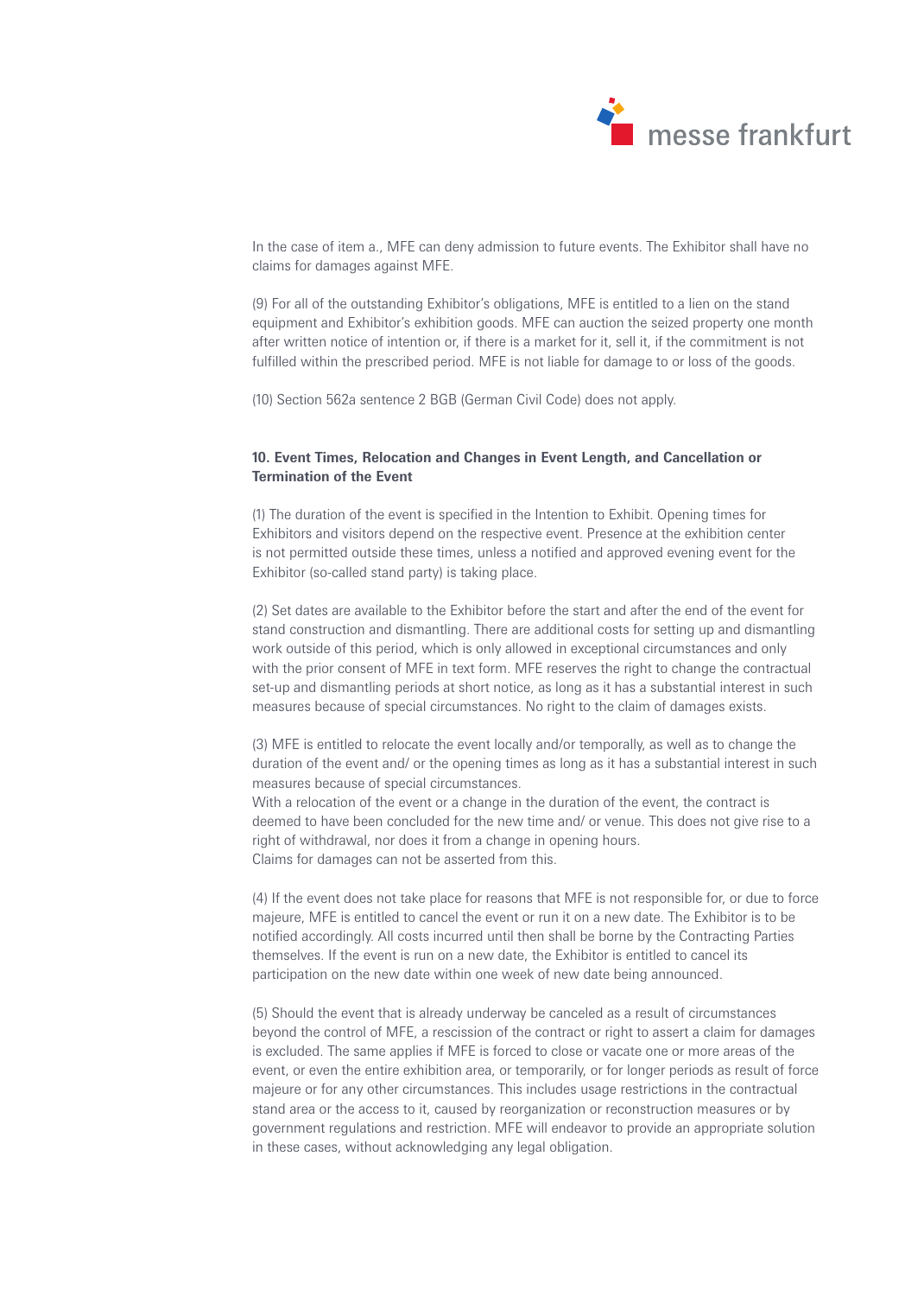

## **11. Obligatory Media Package**

(1) By sending its stand space acceptance, the Exhibitor undertakes to purchase the obligatory media package. This is required to ensure Exhibitors and their products have optimal visibility and can be found easily, and therefore to give their customers and visitors to the event a comprehensive range of information sources. The obligatory media package is invoiced with the participation fee invoice.

(2) Joint stand organizers will be charged one obligatory media package for each of their participants sharing a stand; it is up to the joint stand organizer whether it will pass on the cost to the participants sharing a stand.

(3) The obligatory media package includes the following, if available for the respective event:

## One entry each

- in the official Messe Frankfurt fair catalog in printed format;
- on the event website (online);
- in the mobile app;
- in the exhibition center visitor information system;
- in the interactive exhibition center map.

(4) In addition to the obligatory media package, additional services (catalog) and add-ons (online) can also be booked subject to charge. The Exhibitor will be informed separately of possible additional services and add-ons by MFE, its affiliated companies within the meaning of Secs. 15 et seqq. AktG (German Stock Corporation Act) or by their service providers. An overview of possible add-ons is available in the shop for Exhibitor services.

(5) The Exhibitor will be requested by e-mail to provide the information required for its entries (company, company structure, contact details etc.) and to submit materials (texts, pictures, online presentations etc.). Information will also be provided on the input process and the submission deadline for the event.

(6) If no, or only incomplete, information / materials are submitted by the submission deadline, the basic data (name, address, contact details) provided by the Exhibitor upon registering for the event in question will be used. Furthermore, MFE is entitled to use information and materials submitted by the Exhibitor for its previous event at MFE within the context of the obligatory media package. MFE accepts no liability for these being up to date, correct or complete.

(7) MFE is entitled to forward personal and company-related data collected from the Exhibitor for the purpose of entries, in accordance with the obligatory media package, to its affiliated companies within the meaning of Secs. 15 et seqq. AktG (German Stock Corporation Act) and its or their service providers. Furthermore, this data may be stored and, if necessary, in accordance with para. 5 sentence 2, used again for a new exhibition.

(8) The Exhibitor hereby consents to receiving requests from third parties on the basis of an entry, in accordance with clause 11 (3), via this system or by e-mail. MFE does not verify these requests and assumes no liability for these; in particular, it shall not be held liable for third party handling of Exhibitor information. The Exhibitor may use the data received through third party requests only for contractual or pre-contractual communication. Usage for the purpose of sending unwanted advertising/ spam is not permitted.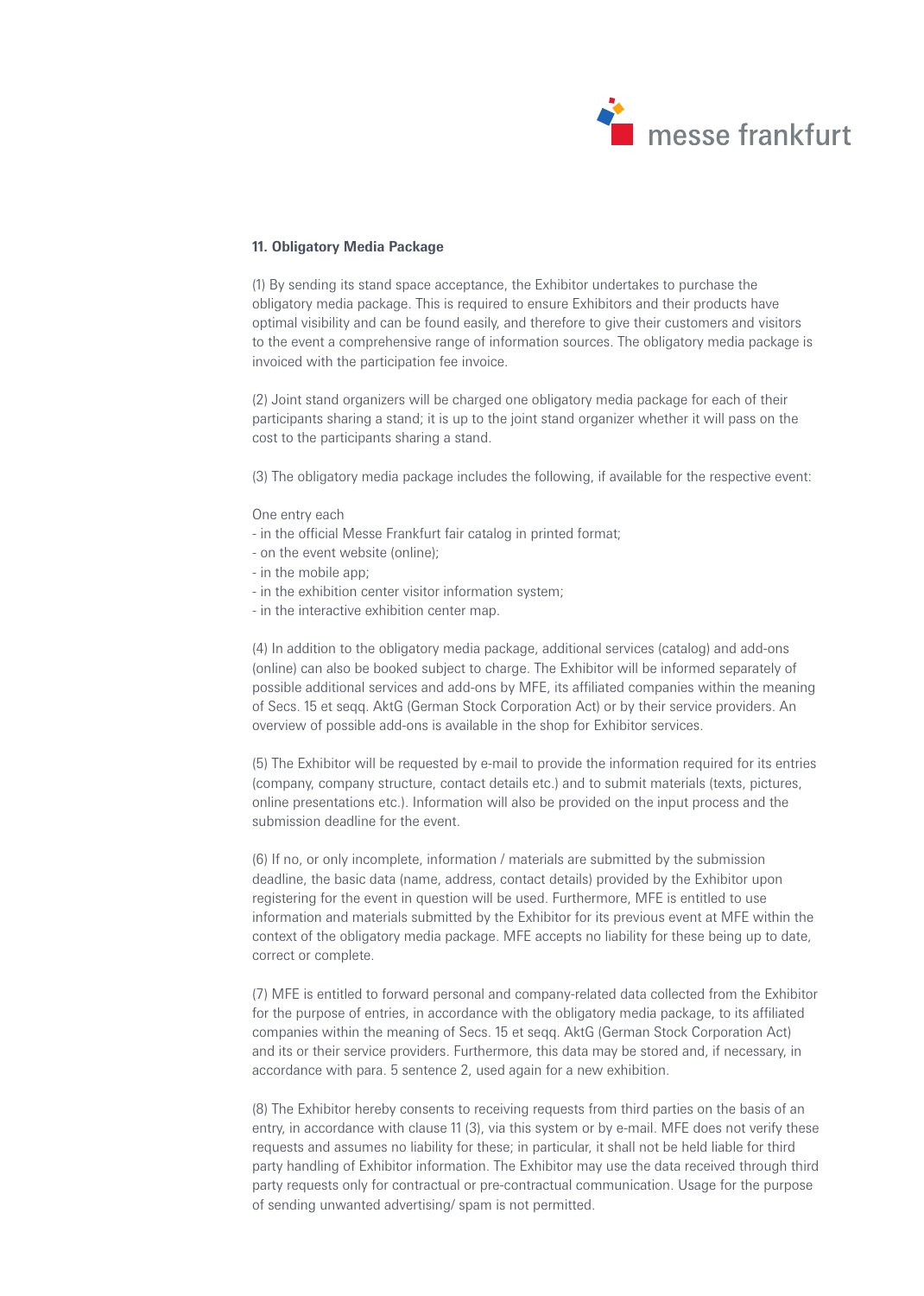

(9) The obligatory media package contains an event-specific number of product pictures and texts. Links and logos (brands/ trademarks) are additional services subject to charge. Therefore, it is not permitted to send a link or logo as a company or product picture. The same applies for QR codes. Product-specific information and materials are only permitted if the products are also exhibited at the event. Price information is not permitted. The requirements stipulated by MFE (e.g. type, arrangement, number of characters, resolution, etc.) must be observed.

(10) The information and materials submitted by the Exhibitor must not breach applicable law and in particular must not infringe upon third party rights. In this context, special care must be taken to ensure that the Exhibitor holds the corresponding usage rights for all texts, pictures, brands, trademarks, and licenses, and that the use of third party brands as a search term without the relevant permission is forbidden. The Exhibitor shall indemnify MFE and its affiliated companies within the meaning of Secs.15 et seqq. AktG (German Stock Corporation Act), upon first request, against all third party claims that may be asserted against these in connection with the illegality of his information and/ or materials. The release from liability also includes the reimbursement of costs incurred through prosecution/ legal defense and, if necessary, also through use of patent attorneys.

(11) MFE does not verify the Exhibitor's information and materials in regard to their legality. If MFE is informed of any possible rights infringement in the Exhibitor's information or materials - and thus its appearance in Messe Frankfurt media - it will fulfill its verification obligations. If, following legal examination of the factual and legal situation, MFE comes to the conclusion that there has been an infringement of rights, it can suspend all obligatory media package services concerned and block the Exhibitor in the media concerned. This shall not provide grounds for a price reduction or reimbursement of costs; claims for damages are excluded. The same shall apply if MFE is informed through a court decision of an infringement of rights in the Exhibitor's information or materials.

If a court subsequently comes to a different conclusion than that of MFE within the context of its verification obligation, or if a court decision regarding an infringement of rights by the Exhibitor is overturned by a later court decision, the Exhibitor is not entitled to assert a claim for price reduction, reimbursement of costs or damages against MFE either.

## **12. Visitor Authorization**

(1) Trade buyers and other trade visitors will be admitted as event visitors. MFE is entitled to carry out appropriate checks at the entrance and to refuse entry to visitors who are not appropriate to the aim of the event.

(2) MFE can declare the event to be completely or partially open to the general public.

# **13. Sales Activities, Prohibition of Counter Sales, Termination without Notice in the Event of Breach of Duty**

(1) The Exhibitor may accept general orders and orders from specialist trade buyers who can identify themselves as such and enter into contracts for execution outside of the event. This also applies to exhibits which are to be delivered after the event ends.

(2) Price labeling is not permitted on stands, on exhibits, in the trade fair catalog or on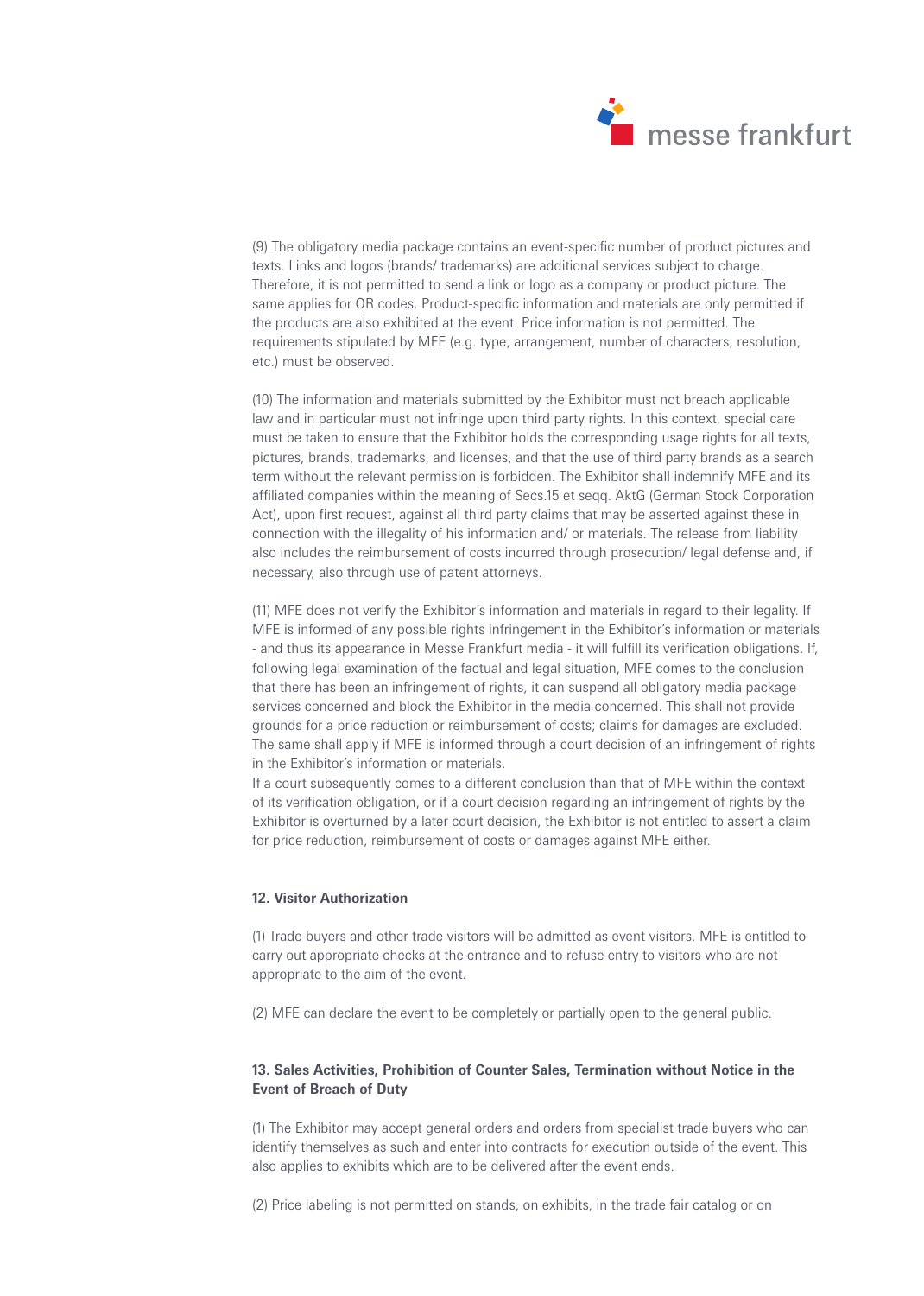

### advertising material.

(3) Counter sales, i.e. the sale and delivery of goods, including trade fair samples, food and drinks, are not allowed at the event (including cash sales). This applies particularly to the last day of the event. The delivery of free trade fair samples is not allowed until after the end of the event. If goods are handed out for free as a sample, however, the Exhibitor must give the third party a corresponding declaration of transfer (receipt). Third parties are required to collect a receipt from the Exhibitor.

(4) Sales that do not serve the commercial purposes of the buyer are not permitted. This also applies to non-industry buyers, even if it involves the conclusion of contracts for execution after the event. This applies particularly when the event is open to the general public.

(5) Violations of clauses 13 (2), (3) or (4) shall entitle MFE to demand the full stand rent / the full complete stand package price, and to immediately close the stand without prejudice to the continued liability of the Exhibitor. The Exhibitor has no claim for damages.

(6) MFE is entitled to carry out all necessary checks, including checks of persons and their belongings, within the exhibition grounds and at the exits.

#### **14. Advertising**

(1) The inside area of the stand is available to the Exhibitor for promotional purposes only for the display of its own exhibition goods.

(2) MFE may issue regulations for the design of the outer surfaces of the stands with respect to the overall presentation of the event.

(3) The implementation of promotional activities outside the stand is not permitted, neither in the exhibition grounds nor in their immediate vicinity. This also includes the use of persons as advertising and the distribution or placement of advertising material of any kind, such as brochures, posters, stickers, etc., in the aisles, in the exhibition center, in the immediate vicinity of the exhibition grounds and the exhibition car parks. It is also prohibited to carry out surveys, tests, competitions, prize draws and competitions outside of the stand. This does not include test surveys from MFE.

(4) For specific advertising measures on the trade fair grounds or in their immediate vicinity, Exhibitors may contact

Messe Frankfurt Medien und Service GmbH Team Advertising Service Ludwig-Erhard-Anlage 1 60327 Frankfurt am Main/ Germany

Tel. +49 69 75 75-5646 E-Mail: advertising.services@messefrankfurt.com

(5) The following advertising measures are not allowed within the stands:

- Advertising measures which violate the relevant laws and regulations, technical regulations or standards of public decency;
- which include ideological or political themes;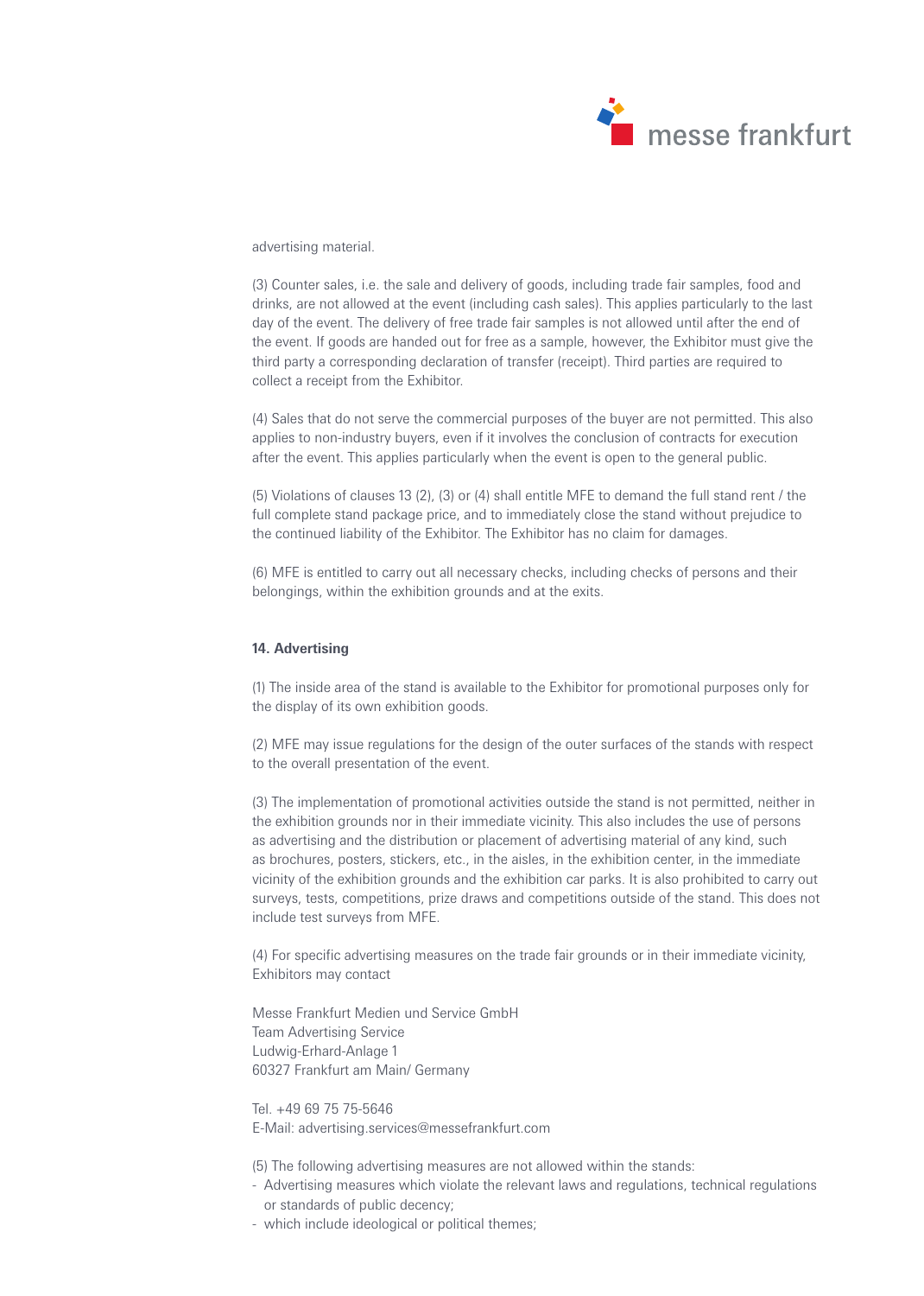

- which cause disturbance to other Exhibitors, such as noise or visual disturbance (flashing lights, scrolling text, sound systems, etc.), create dust, soil the floor, etc.;
- disrupt visitor flow, especially if they cause congestion in the aisles, thereby affecting the event schedule;
- including the decoration of stands with flags, pennants, banners, and similar items;
- the exhibition of live animals;
- third-party advertising and references to suppliers, customers and other companies;
- publicity for other fairs and exhibitions;
- which are considered to be competitive events;
- which violate the regulatory requirements and arrangements, in particular those of the fire department.

(6) In exceptional cases, balloons are allowed to be used within the stands, if they are filled with safety gas and have prior approval from Messe Frankfurt Venue GmbH and the technical event management team. For demonstrations, only approved safety materials and demonstration devices approved by the VDE (German Electrical Engineering Association) may be used.

The local fire department will monitor compliance with these provisions when inspecting the event. The written approval of the fire department must be kept ready for presentation by the Exhibitor during the acceptance inspection of the stand.

(7) The use of the MFE trade show logo or the event logo requires the written approval of MFE.

(8) The distribution of printed press material from the Exhibitor is to be made exclusively by the press department of MFE. Documents must be sent in good time to MFE, with the corresponding number of copies. In addition, there is the possibility to rent an electronic press box.

The distribution of press material by the Exhibitor is only permitted at their own press conferences and within the stand.

(9) The use of computer information systems (e.g., web stream, live ticker) in the stands, from which data can be sent or retrieved on the current event is only permitted with the written approval of MFE.

(10) Film, slide, video and other visual or audio presentations including electronic media are permitted only in fully enclosed, opaque and soundproof cabins which can be rented from Messe Frankfurt Medien & Service GmbH.

Presentations which involve acoustic reproduction exclusively through headphones are permitted without cabins if they are arranged inside the stand so that others Exhibitors are not disturbed and visitors not hindered in the aisles.

(11) The use of monitors or video walls is permitted if the distance to the aisles is at least two meters, if this space may be used without restriction by the viewers, and if other Exhibitors are not disturbed or other visitors are not hindered.

(12) The Exhibitor is obliged to pay in full all applicable license and other fees and expenses (GEMA (Society for Musical Performing and Mechanical Reproduction Rights), artists' social security fund, foreign resident tax) incurred for any musical or other performances it presents, and using any type of sound or image carrier.

If the Exhibitor fails to register or pay any applicable license and other fees and expenses,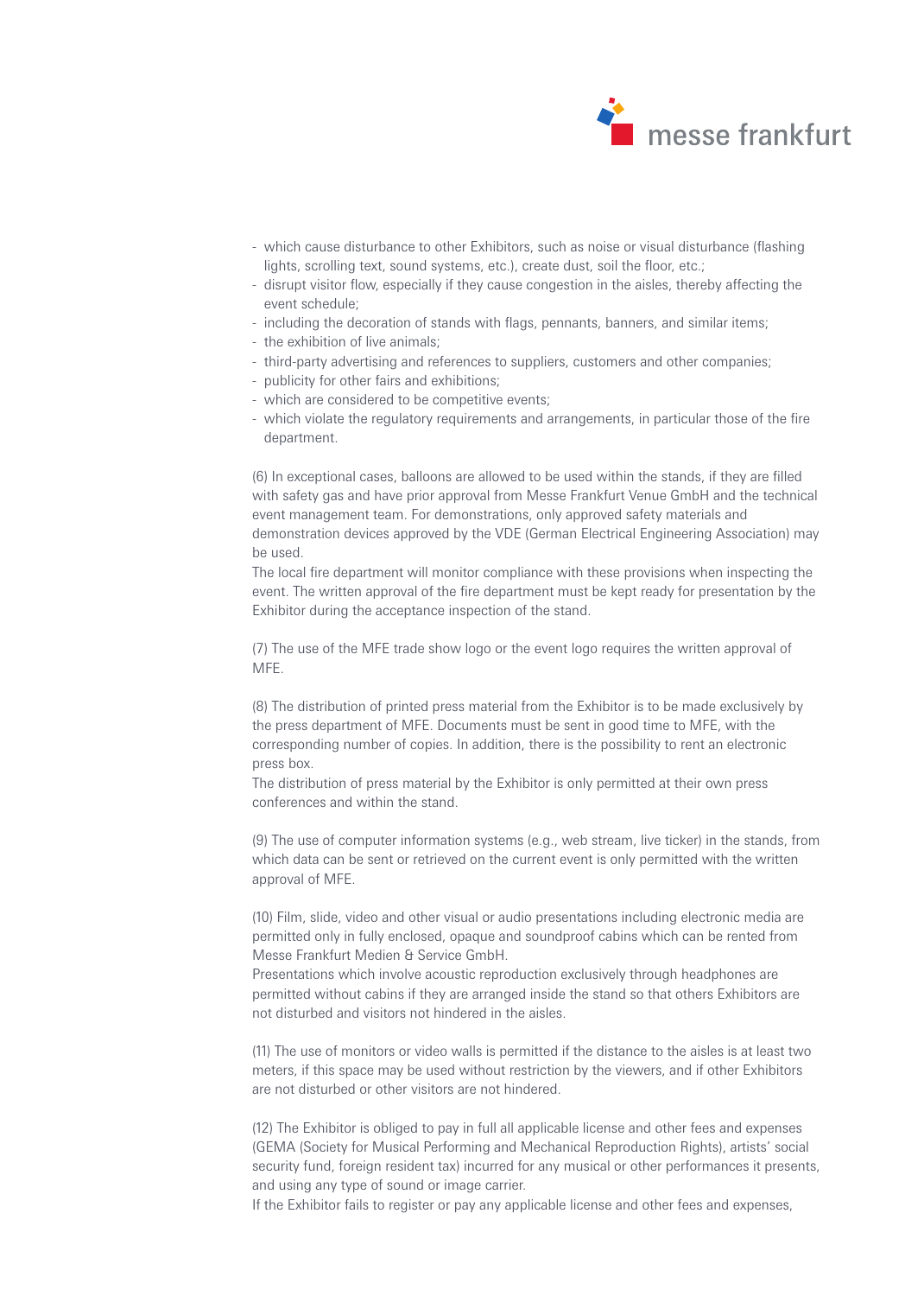

it indemnifies MFE from any claims by third parties that may be made as a result of its negligence.

(13) MFE has the right to remove any unauthorized advertising or stop any advertising methods without consulting the Exhibitor and without resorting to legal assistance, and to remove this at the Exhibitor's expense.

## **15. Audio and Video Recordings**

(1) Making or commissioning video and audio recordings of any kind, including drawings and sketches, (hereinafter "recordings") of third parties' exhibition samples or stands is not allowed.

In case of violations, MFE is entitled to collect and store any such recordings, including video/ audio carriers, at the Exhibitor's expense. This provision does not apply to media activities, such as radio, television, film, daily and the trade press for the purposes of reporting. Making or commissioning recordings of persons is governed by statutory regulations.

(2) The Exhibitor has the right to make or to commission recordings of its own stand or its exhibition goods during the opening times of the event. MFE has authorized exhibition photographers and videographers for each hall level and the outdoor exhibition area who can be identified by their official Messe Frankfurt Venue GmbH identity card, and are entitled to make recordings for the Exhibitor. If the Exhibitor wants to use its own or commission other photographers/ videographers to make recordings outside official opening times, the consent of Messe Frankfurt Venue GmbH must be obtained informally no later than three weeks before the event begins.

(3) The Exhibitor agrees irrevocably and free of charge that MFE and its affiliated companies, within the meaning of Sec. 15 AktG (German Stock Corporation Act), and third parties commissioned by it, are entitled as part of the event to make or commission recordings and quotations of their person, their stand, their brand name and trademark and exhibition goods, and to edit these or have these edited, in full or in part for the respective display format, and to use or allow the use of exclusively, even in edited form, for editorial reporting and for marketing and advertising purposes for the event and for Messe Frankfurt, in any known or unknown type of use, if necessary by stating its name and its position. The Exhibitor will make comparable arrangements with its staff employed at the event to allow the production and use of recordings by the MFE. The above rights are not restricted to time or place.

## **16. Design Protection and the Fight Against Piracy**

(1) MFE will apply for temporary protection for patents and trademarks on fairs and exhibitions that take place in the territory of the Federal Republic of Germany for the event in accordance with the announcement by the Federal Minister of Justice in the official section of the electronic Federal Gazette (Bundesanzeiger).

(2) Notwithstanding this, it remains the Exhibitor's responsibility to protect any relevant exhibition goods against any violation of the protective provisions, in particular to protect them from visual and sound recordings (including sketches).

(3) Exhibition protection for inventions to be registered as patents is not covered by the application under clause 16 (1) above. It is the Exhibitor's responsibility to have its inventions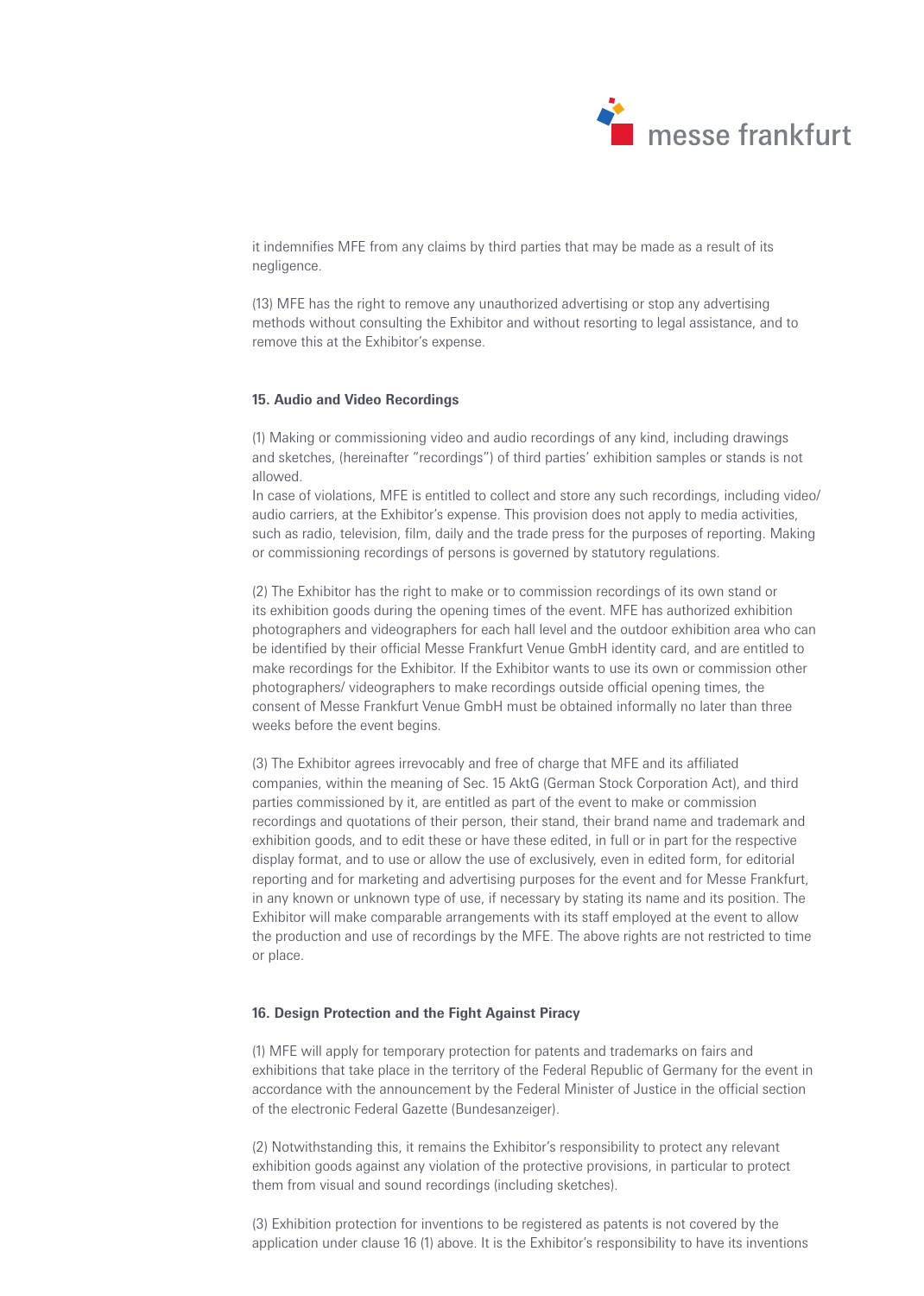

registered in good time prior to the event with the German Patent Office (for the Federal Republic of Germany) and/ or under the European Patent Convention, the European Patent Office, as follows:

Deutsches Patent- und Markenamt Zweibrückenstraße 12 80331 Munich Telephone +49 89 21 95 0 Fax +49 89 21 95 22 21

European Patent Office Bob-van-Benthem-Platz 180469 Munich Telephone +49 89 2 39 90 Fax +49 89 23 99 44 65

(4) The Exhibitor makes a binding and irrevocable declaration that the products exhibited by it are its own creation or that they are admissible copies or imitations of other suppliers or other third parties. The Exhibitor also undertakes to respect the privileged property rights of third parties. If any such infringement of property rights is brought to the Exhibitor's attention in an orderly manner while participating in the event, the Exhibitor undertakes in advance to remove the affected products from the stand.

The Exhibitor explicitly acknowledges that MFE is entitled to exclude the Exhibitor from further participation in the current or future events - without any refund of the stand rental fee or complete stand package costs - upon breaching this obligation and the requirements being met in accordance with clause 17 (1) of the Terms and Conditions.

# **17. Exclusion of Exhibitors**

(1) If, through a legal decision by a German court (judgment, decision), an Exhibitor has been prohibited from offering products and services or from making advertising presentations of the same and if the Exhibitor refuses to comply with the legal decision and to cease offering products and services or making an advertising presentation on its exhibition stand, MFE can exclude the Exhibitor from the current event and/ or from future events, as long as the legal decision has not been set aside in a subsequent decision by a court of appeal. In this case, there will be no refund of the stand rental fee/ complete stand package costs (in whole or in part). MFE is not obliged to check the correctness of the legal decision. There is no legal right to exclusion of the Exhibitor affected by the legal decision.

(2) If a legal decision in accordance with paragraph 1 above should be set aside at a later date by a court of appeal, the Exhibitor correctly excluded on the basis of the earlier legal decision has no right to damages from MFE.

(3) Furthermore, MFE is entitled to exclude an Exhibitor from the current event if the Exhibitor breaches the domiciliary rights of Messe Frankfurt or there are other grounds that justify instant termination of the stand rental agreement. In this case, there will be no refund of the stand rental fee/ complete stand package costs (in whole or in part).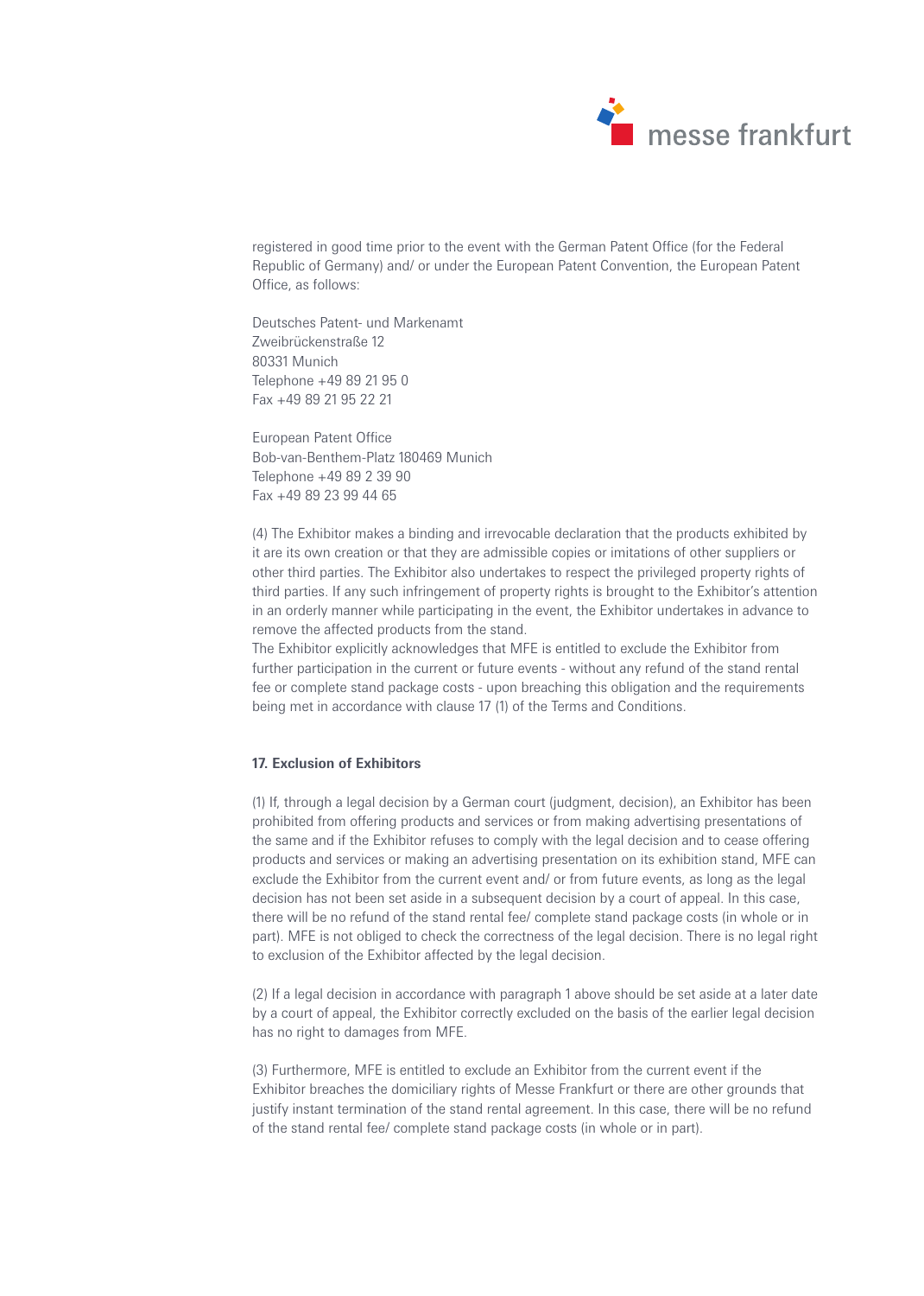

## **18. Disclaimer**

(1) MFE is liable for injury to life, limb and health in accordance with statutory provisions.

(2) In the event of a breach of material contractual obligations and other (secondary) obligations, any liability of MFE for simple negligence is limited to foreseeable damage that is the typical for the contract. This also applies for indirect and consequential damages.

(3) The provisions in clauses 18 (1) and 18 (2) also apply to legal representatives, vicarious agents and other auxiliary persons of MFE. For simple vicarious agents, the limitation of liability also applies to the grossly negligent breach of other (secondary) obligations to foreseeable damages that are typical for the contract.

(4) Without prejudice to the provisions of clauses 18 (1) to (3), MFE excludes liability for the following damages:

- Property or financial losses;
- Damage caused by fire, water or explosion, violent attacks, storms or other forms of force majeure;
- Damage due to theft, burglary;
- Disruption/ damage due to extreme weather-related circumstances, and to disruption in the supply systems (ventilation/ air conditioning, water);
- Damage as a result of failure to comply with the safety provisions in accordance with clause 19;
- Damage caused by public traffic (in particular by event visitors, other Exhibitors, their representatives or employees of Messe Frankfurt);
- Damage caused by erroneous information and measures by Messe Frankfurt, its employees and their agents.

(5) MFE must be notified in writing of any damages immediately.

# **19. Safety, Accident Prevention, Exhibitors' Obligations to Ensure Traffic Safety and Other Statutory and Regulatory Provisions**

(1) The Exhibitor is obliged to comply with all statutory, regulatory, professional association and other applicable accident prevention regulations and other safety regulations during construction and dismantling and throughout the duration of the event. This includes the safety regulations and technical guidelines issued by MFE. Please take note of the provisions in the current Directive on Places of Assembly (H-VStättR) for the State of Hesse.

(2) The police, fire, emergency services, the trade inspectorate (Gewerbeaufsichtsamt), the planning authorities (Bauaufsichtsamt) and law enforcement officials as well as representatives of MFE are to be granted access to the stands any time. Their instructions are to be followed. A police, a fire and an ambulance station are generally located on the exhibition grounds during the event and are to be notified immediately of any danger.

(3) MFE is entitled at any time to ensure compliance with the safety regulations. It is authorized to order the immediate rectification of a situation which does not conform to regulations at the expense of the Exhibitor and to prohibit at all times any operation which is against regulations.

It can stop the operation of machinery, equipment and similar facilities at any time and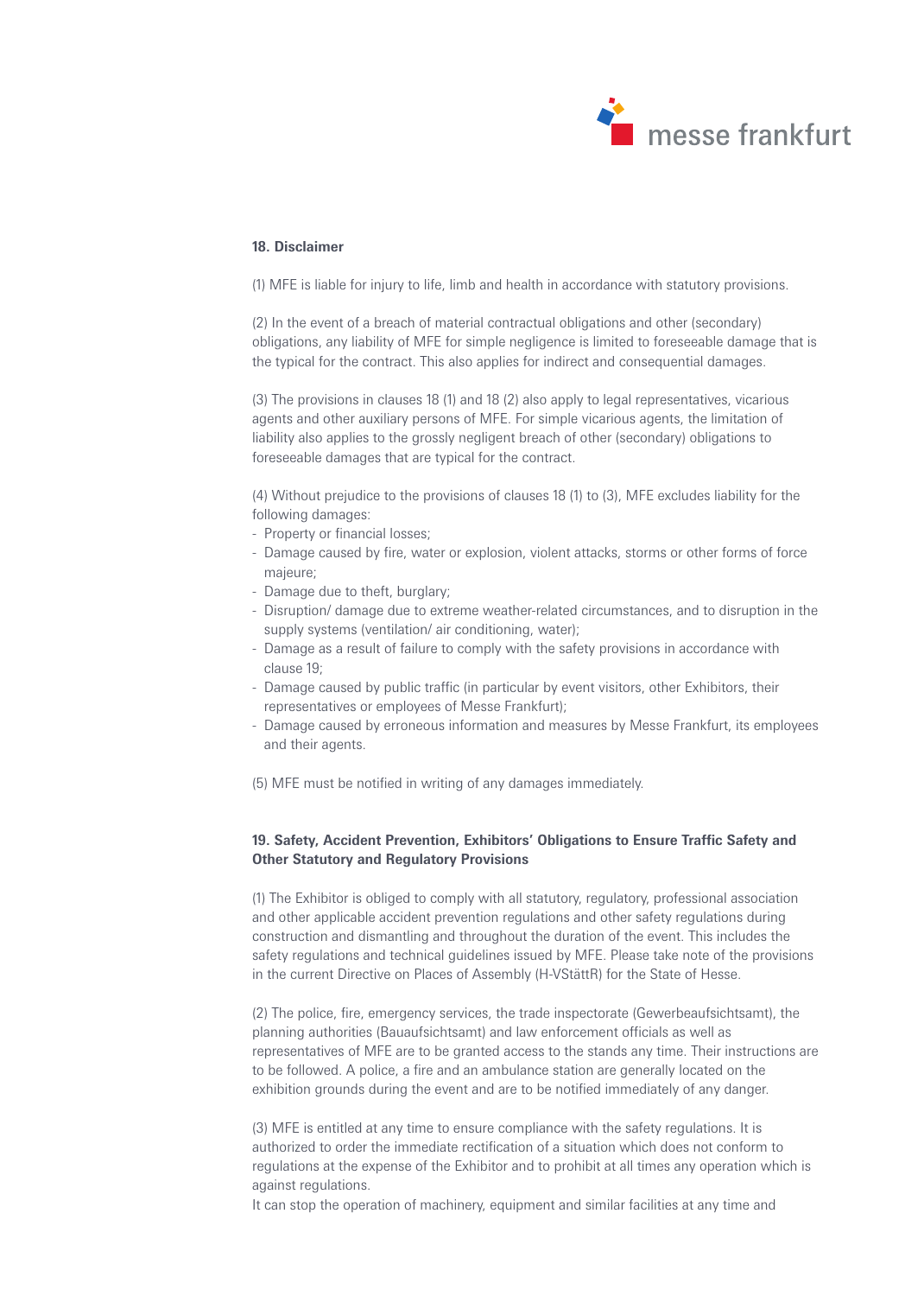

prohibit renewed operation when it believes such operation constitutes a hazard or if other Exhibitors or visitors are disturbed or harassed. The decision of MFE is final.

(4) The Exhibitor undertakes to observe public emergency regulations, e.g., smog directives, emergency laws, etc.

(5) The Exhibitor is liable for all culpably caused personal injury, property damage and financial loss caused by its stand construction and dismantling, stand equipment, exhibition goods and their operation or by its staff or representatives.

(6) The Exhibitor bears the duty to maintain safety for the exhibition stand it has set up and/ or is using. This is particularly true in regard to stand and fire safety at the Exhibitor's special and evening events.

(7) If local trade and sanitary permits are required, they must be obtained by the Exhibitor in time for the event and kept at the stand.

(8) The Exhibitor is responsible for compliance with all applicable food regulations and veterinary matters even regarding samples distributed for free. Any use of beverage dispensing systems for temporary operation is to be reported. Any system must be registered at the Municipal Health Office (Stadtgesundheitsamt) of the City of Frankfurt am Main no later than ten days before the intended start.

The delivery of food and beverages by the Exhibitor for remuneration is generally not permitted (see also clause 13 (3)).

(9) Provisions laid down in the Ordinance on Working Hours, the Maternity Protection Act and the Youth Employment Act are to be observed, as long as individual provisions are not set aside by so-called market privileges.

(10) The provisions of the Industrial Code (Gewerbeordnung, GewO) and in particular the current version of Title IV 'Messen, Ausstellungen, Märkte' (trade fairs, exhibitions, markets) must be observed.

(11) Abrasive cutting work and all work with an open flame including welding, cutting, soldering, thawing and grinding work must be notified to MFE before starting work. The work may only begin after approval and granting of a permit. During the work, the environment is to be sufficiently shielded from any danger.

# **20. Insurance**

(1) The Exhibitor is responsible for the stand space, stand equipment and all exhibition articles it has leased.

MFE will not bear the insurance risk. MFE recommends that the Exhibitor take out adequate insurance coverage. A special insurance offer is available on the online Messe Frankfurt portal. Any insurance contract is concluded directly between the Exhibitor and the insurance companies. To secure claims under this insurance policy, written notice must always be immediately given to the insurance company and MFE in the event of a claim, and in criminal cases to the police station serving MFE.